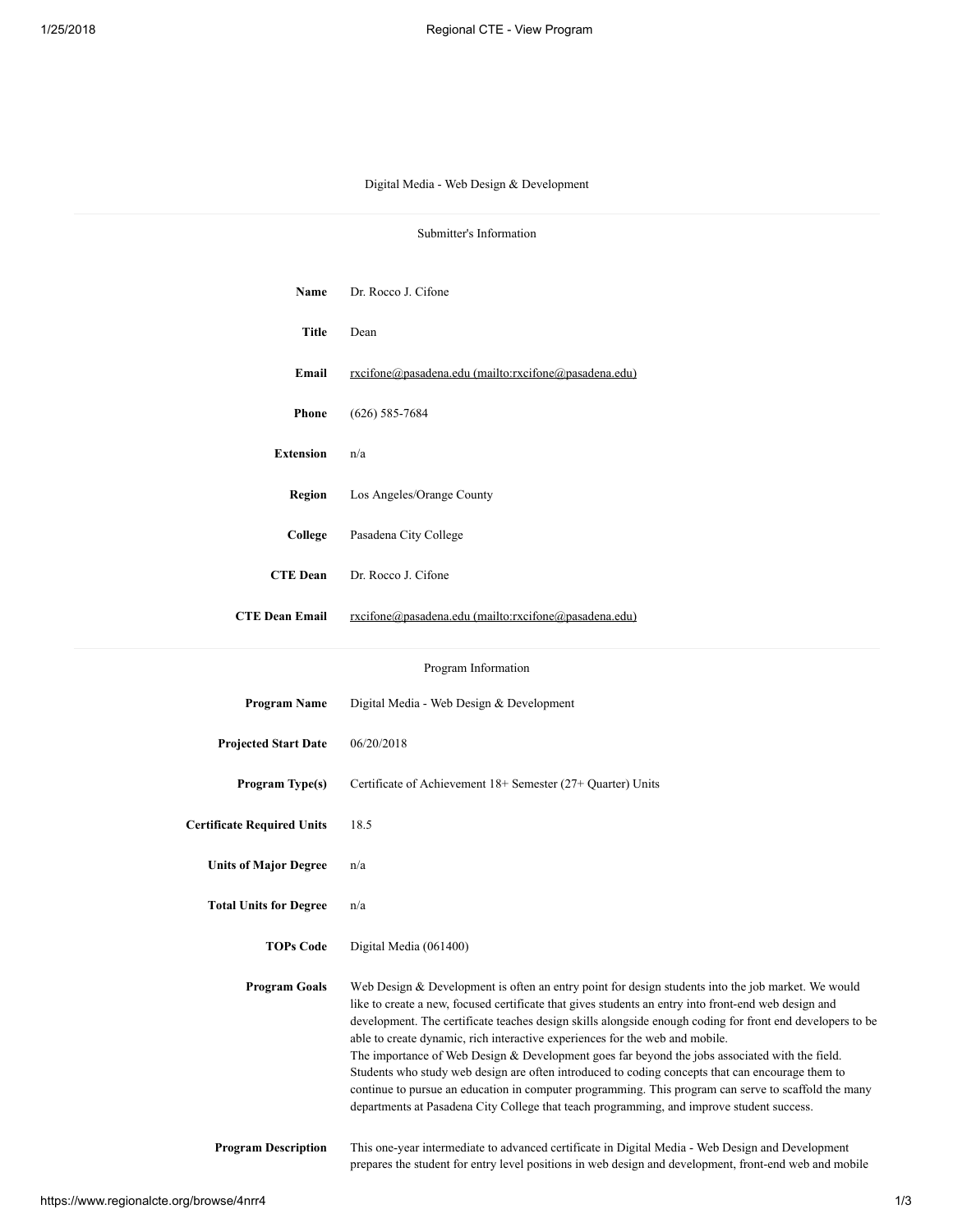## 1/25/2018 Regional CTE - View Program

|                                 | application design, interaction design or UX (User Experience) design. The program stresses visual<br>design thinking processes as well as the professional and production methods used currently in industry.<br>Projects will encompass content management, user interface, interactive behaviors, information design,<br>web and mobile application tools, programming, and selection of appropriate form factors for user<br>experiences in the Internet.<br>Students completing this program will develop an online portfolio as well as participate in an advanced<br>team project.<br>A Certificate of Achievement is awarded upon completion of all required courses with a grade of C or<br>better.<br>All courses in this certificate require literacy and proficiency in writing and math. Projects require<br>written, oral, and visual presentations as well as the application of basic math principles and skills.<br>Effective: Academic Year 2018-19 |
|---------------------------------|-----------------------------------------------------------------------------------------------------------------------------------------------------------------------------------------------------------------------------------------------------------------------------------------------------------------------------------------------------------------------------------------------------------------------------------------------------------------------------------------------------------------------------------------------------------------------------------------------------------------------------------------------------------------------------------------------------------------------------------------------------------------------------------------------------------------------------------------------------------------------------------------------------------------------------------------------------------------------|
| <b>Program Requirements</b>     | Course Title Units<br>Course Number<br>ART 056 Introduction to Digital Painting & Drawing 3.0<br>ART 057 Motion Graphics 3.0<br><b>OR</b><br>ART 085A 3D Modeling & Sculpting 3.0<br><b>OR</b><br>ART 155A 3-D Modeling & Sculptingser 3.0<br>ART 098 Web Design & Development 3.0<br>ART 064 Introduction to Interaction Design 3.0<br>ART 063 User Experience Design (UX) 3.5<br>ART 059 Creative Coding for the Internet 3.0                                                                                                                                                                                                                                                                                                                                                                                                                                                                                                                                       |
| <b>Program Projections</b>      | 2018-19:20<br>2019-20:25<br>2020-21:40                                                                                                                                                                                                                                                                                                                                                                                                                                                                                                                                                                                                                                                                                                                                                                                                                                                                                                                                |
| <b>Labor Market Information</b> | $\Box$ Download Digital Media - Web Design PCC Sept 2017.pdf (/storage/lmi/106-135-Digital Media -<br>Web Design PCC Sept 2017.pdf)                                                                                                                                                                                                                                                                                                                                                                                                                                                                                                                                                                                                                                                                                                                                                                                                                                   |
| <b>Created At</b>               | $01/05/18 - 11:01$ AM                                                                                                                                                                                                                                                                                                                                                                                                                                                                                                                                                                                                                                                                                                                                                                                                                                                                                                                                                 |
| <b>Status</b>                   | Recommended                                                                                                                                                                                                                                                                                                                                                                                                                                                                                                                                                                                                                                                                                                                                                                                                                                                                                                                                                           |

Los Angeles/Orange County Region Specific Questions

| <b>District</b>                                                                          | Pasadena Area CC District                                                                                                                                                                                                                                                                                        |
|------------------------------------------------------------------------------------------|------------------------------------------------------------------------------------------------------------------------------------------------------------------------------------------------------------------------------------------------------------------------------------------------------------------|
| College                                                                                  | Pasadena City College                                                                                                                                                                                                                                                                                            |
| <b>CRLC</b> Member                                                                       | Dr. Rocky Cifone                                                                                                                                                                                                                                                                                                 |
| Email                                                                                    | rxcifone@pasadena.edu                                                                                                                                                                                                                                                                                            |
| <b>Phone</b>                                                                             | 626-585-7684                                                                                                                                                                                                                                                                                                     |
| Reason for approval request                                                              | New Program                                                                                                                                                                                                                                                                                                      |
| Place of program in college's<br>curriculum/similar program                              | Digital Media; Visual Arts and Media Studies                                                                                                                                                                                                                                                                     |
| Similar programs at other colleges in the Los<br><b>Angeles and Orange County Region</b> | NOTE: According to LMI data from the Centers of Excellence, there are currently NO awards being<br>given at any college under the Digital Media - Web Design & Development TOP code (0614.30). We<br>included colleges with courses in this TOP Code as an alternative:<br>Santa Monica,<br>Cerritos,<br>Citrus, |